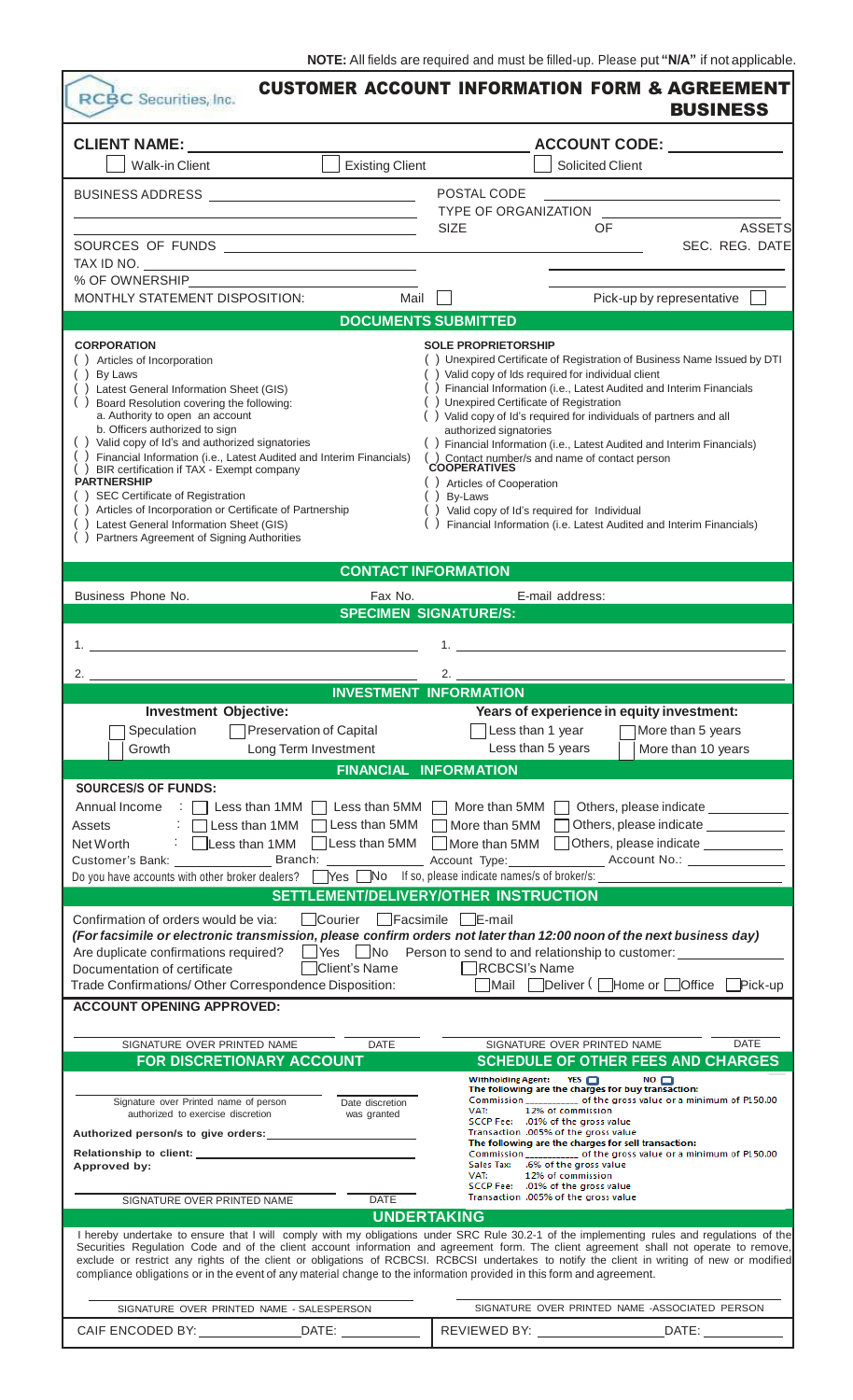#### **CLIENT AGREEMENT Terms and Conditions**

In consideration of RCBC Securities, Inc. ("RCBCSI") agreeing to act as a broker for the undersigned, I/We (the "Client") hereby confirm my/our consent and agree that:

- 1. The signature/s appearing on this form is/are true official signature/s of the above-named account and may be used for verification of the said signature/s at all times and for all purposes.
- 2. The Client hereby represents and warrants as follows: (i) he/she is of legal age, has full capacity and is not otherwise disqualified from executing this agreement and complying with the terms and conditions hereof. If Client is a corporate applicant, the Client further represents and warrants that: (ii) it is a corporation duly organized, validly existing and in good standing under the laws of the Republic of the Philippines and under the laws of its origin, (iii) the signatories and a signature/s appearing on this form are duly authorized signatories of the corporation, and (iv) in case of foreign corporation, the execution, delivery, performance and observance of this agreement by the foreign corporation and by RCBCSI will not violate the laws of their jurisdiction and the laws allow them to enter into and perform this agreement.
- Orders for the purchase or sale of securities may be made by the Client in (i) writing through email or fax, (ii) verbally through telephone or similar means or (iii) through an authorized representative. RCBCSI is hereby authorized to rely upon and act in accordance with any and all of such orders and the Client hereby agrees that RCBCSI shall not be liable for any loss or damage suffered by the Client if RCBCSI acts upon such orders in good faith. Any action taken by RCBCSI pursuant thereto shall be binding upon the Client, when the confirmation notice of such order is issued and sent by RCBCSI in accordance with Section 18 hereof. The contents of the confirmation notice shall be deemed conclusive as to its correctness, unless within twenty four (24) hours from receipt thereof, or not later than 12:00 noon of the next business day for orders confirmed via facsimile transmission or electronic mail, written notice of any objection is served upon RCBCSI.
- 4. The Client shall pay RCBCSI a commission calculated at such rate as RCBCSI may determine and agreed upon by the Client in respect to each purchase and sale of securities effected by RCBCSI on behalf of the Client.
- The Client further agrees to reimburse RCBCSI for any and all expenses (charges, levies, costs, taxes and other expenses) incurred by the latter arising out or in connection with any purchase or sale of securities effected by RCBCSI on behalf of the Client.
- RCBCSI may, in its sole discretion, decline to accept a trade from the Client. RCBCSI shall deal, on an agency basis, for the Client and shall exert its best efforts in complying with the orders and instruction of the Client but without any warranties that said orders and instruction will be fully carried out. RCBCSI will only effect the Client's instruction to the extent allowed by all applicable laws. This applies equally to any customers of the Client and the Client is responsible for ensuring that Client's customers comply with applicable laws.
- RCBCSI may aggregate the Client's orders with its own order or with those of persons connected with RCBCSI or with those of other customers. Such aggregates, on some occasions, may or may not operate to the Client's advantage. Furthermore, RCBCSI may, for the purpose of carrying out any instruction given by the Client, contract with or deal with or through any broker for the execution and clearance of any transaction.
- 8. In case of a BUY order, the Client shall, within three (3) days from date of purchase by RCBCSI, pay the cost of securities bought or ordered by RCBCSI on behalf of the Client including but not limited to the expenses stated in Section 5 hereof. Securities purchased shall be credited to the account of the Client only upon full payment of the purchase price, which payment shall in no case be made not later than as specifically required by RCBCSI, or within three (3) days from date of purchase, whichever is earlier, without need of any notice or demand. When required by RCBCSI, the Client agrees to make a deposit on all purchases equivalent to the amount stipulated. In case of a SELL order, the Client should have the securities subject of the sell order in custody of RCBCSI in scripless form, lodged in RCBCSI's account with the Philippine Central Depository within three (3) days from the date of sale. The delivery of stock certificate in physical form will not constitute valid delivery for purpose of settlement of the sell order. Clients who have the intention of selling of stocks in certificate form should have them cleared by the relevant Clearing House for the securities through RCBCSI at least ten (10) days prior to the selling date. The proceeds of the sale of securities shall be delivered to the Client within three (3) days from the date of sale, unless the Client directs or otherwise advices RCBCSI in writing.
- 9. In case the Client fails to deliver payment or securities to RCBCSI, RCBCSI may with or upon further notice of demand: (i) sell the securities at a price RCBCSI believes to be reasonable, and credit the Client's account with the proceeds thereof, net of the amount owing to RCBCSI, or (ii) buy the securities required for delivery at a price RCBCSI believes to be reasonable and charge the Client's account for the cost thereof.
- 10. Unless otherwise agreed upon in writing, any outstanding balance due by the Client to RCBCSI shall be charged interest based on the average 91 day Treasury Bill rate plus two percent (2%) to be computed from the time the delay is incurred until full payment. However, the Client shall not be entitled to receive any interest on any cash held by RCBCSI on behalf of the Client.
- 11. All payments to RCBCSI shall be made in freely transferable, cleared and available fund in currency and to such account/s as RCBCSI may specify and shall be made without set off or counter claim and free and clear of and without deduction for all present and future taxes, levies, imposts, stamp duties, deductions or withholdings.
- 12. Any and all securities or contracts relating thereto, now or hereafter held or carried by RCBCSI in any of the Client's account/s (either individually or jointly with others), are to be held by RCBCSI as security or collateral for the payment of any liability to RCBCSI in any of said account/s, with the right on the part of RCBCSI to transfer monies or securities from any one account/s to another when, in the sole and exclusive judgment of RCBCSI, such transfer may be necessary; and all such securities may from time to time, and without notice, be pledged by RCBCSI, either separately or in common with other securities, for any amount due upon the Client's account/s, with RCBCSI retaining in its possession or control for delivery a like amount of similar securities.
- 13. Until receipt of contrary notice in writing from Client, RCBCSI is specifically authorized to lend, either separately or with other securities, to either itself as broker or to others, any securities held by RCBCSI on margin for the account/s of the Client or as collateral thereof. For street certificates held by RCBCSI, RCBCSI is also authorized to sign proxies and subscription agreements or avail of any stock rights for the Client's benefit.
- 14. If RCBCSI, in the event of death of either party to such common account, and in reliance-upon this instrument, deals with or in any manner pays, delivers to, credits or trusts either party such common account, and any all deeds and things done or suffered by or for either party to such account or in their names and on their behalf shall, as to RCBCSI, be binding upon the parties to such common account, their representative/s, assign/s, heirs and successors-in-interest.
- 15. RCBCSI shall have the right, (a) whenever in its sole or exclusive discretion finds it necessary for its protection; or (b) in the event that: (i) petition for bankruptcy or for appointment of a receiver is filed by or against the Client, or (ii) attachment and levy against the Client's account/s with RCBCSI are made, or (iii) the Client fails to comply with the provision of Section 8 hereof, and in all cases, regardless whether, the account is carried individually or jointly with others, to buy any or all securities and commodities which may be short in such account/s, as well as to transfer money or securities from any one of the account/s to another and to close any or all outstanding contracts all without the need of notice or demand for margin, additional security or collateral, or notice of the sale or purchase, or any other notice or advertisement, all of which are hereby waived. In case of sale at public auction or on an exchange, RCBCSI may purchase any or all securities and commodities sold for its own account. Notwithstanding the foregoing, the Client shall be liable for any deficiency remaining in any such account/s in the event of the liquidation thereof, in whole or in part, by RCBCSI or by the Client.

For the Purpose of selling, buying, or performing other acts pursuant to the above paragraph, the Client hereby irrevocably appoints RCBCSI, its successors or assigns, as attorney-in-fact with power to sell, buy or act, for any of the account/s of the Client (whether carried individually or jointly with others), to agree upon the price of said securities, execute bills of sale, receipts, assignments of all the Client's rights, title and interest to the purchaser/s thereof. RCBCSI is also authorized to deliver or accept delivery of the corresponding stock certificates and/or portion of the securities held under any of the Client (whether carried individually or jointly with others) and herein pledge, to be transferred to the name of RCBCSI or its nominee. All acts, which RCBCSI may do or cause to be done in accordance with the power herein conferred upon RCBCSI, are hereby deemed ratified by the Client.

- 16. It is agreed that in the event of any controversy or litigation arising out of this agreement, the books of RCBCSI shall be final and conclusive evidence of any amount due to RCBCSI. It is further agreed that this agreement and any controversy arising hereunder shall be subject to the Securities and Exchange Commission, the Philippine Stock Exchange, the Philippine Central Depository and the Philippine Clearing House and customs, usage and practices of the foregoing, it is being understood that the said provision, customs, usage and practices shall for all intents and purposes be deemed an integral part of this agreement. In the event of any controversy or litigation arising out of this agreement, RCBCSI shall be entitled to reimbursement for all actual expenses of litigation as well as attorney's fees and cost of suit, all of which shall be in an amount equivalent to not less than twenty five percent (25%) of the total amount of the Client's indebtedness then outstanding, or Fifty Thousand Pesos (P50,000.00) whichever is greater.
- 17. The Client acknowledges that the applicable laws may require the disclosure of information relating to the Client and/or the accounts to a regulatory authority (anybody that has legal authority in the Philippines to regulate the conduct of the Client, Broker or any Exchange or Clearing House). The Client hereby authorized RCBCSI whether during the continuance or after the termination of the Agreement, to disclose to any regulatory authority all such information and to provide such authorities with all such documents (or copies) in RCBCSI's possession as may be legally requested by the regulatory authority, including without limitation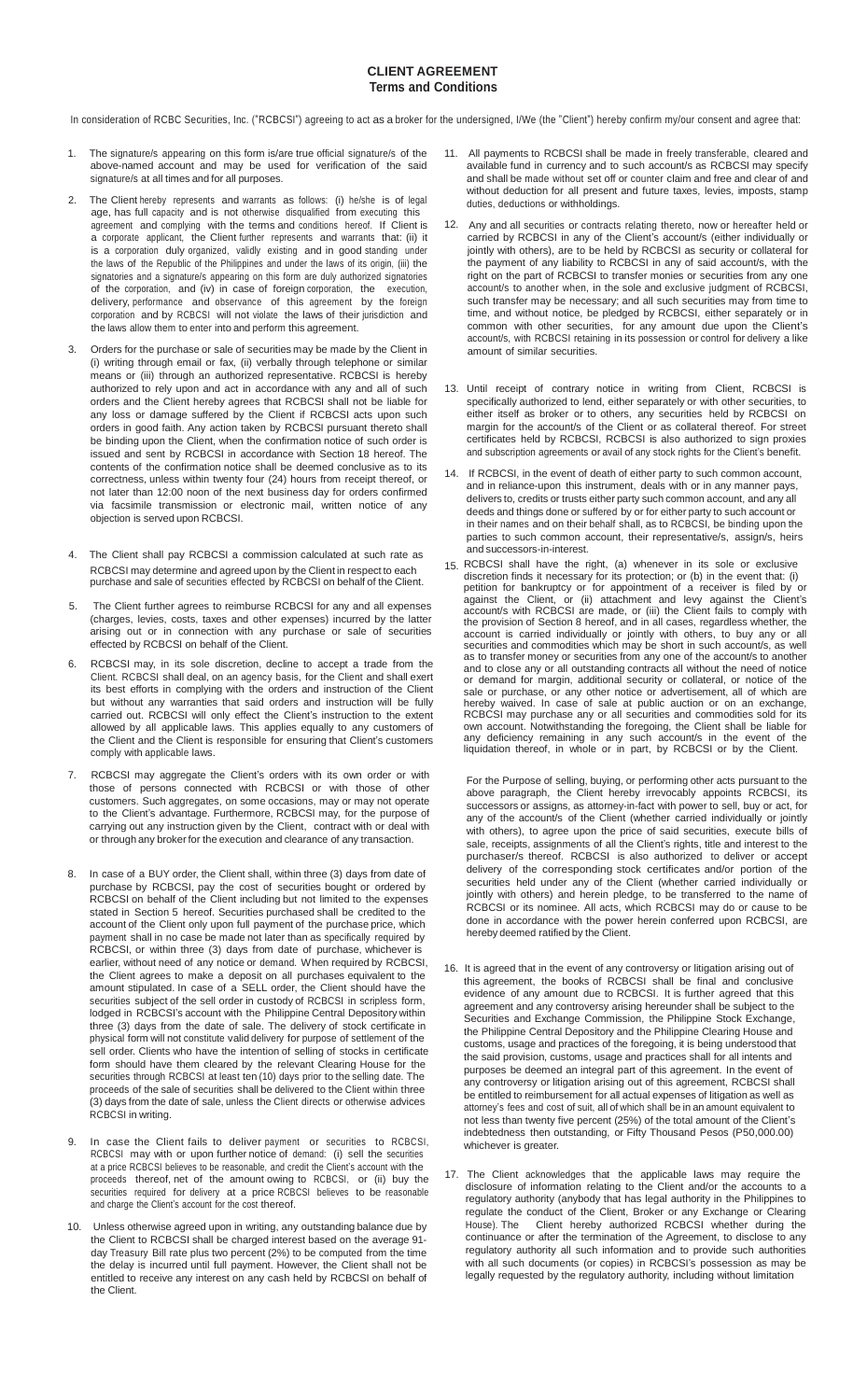L AST Z N<br>E

コヌのー Z AME

 $\leq$ 

the name of the Client and, where known by RCBCSI, the identity of the ultimate beneficiary which transaction are effected by the Client, and the financial position of the Client for the time being as may be known to RCBCSI. The Client shall not hold RCBCSI liable for any consequences arising out of such disclosure.

- 18. All communications, whether by mail, fax, telephone, messenger or otherwise, sent to the address of the Client as given by RCBCSI from time to time, shall constitute personal delivery to the Client. All communications sent to the Client's indicated address shall be conclusive and binding on the Client in the absence of any written objection received by RCBCSI within five (5) business days after receipt by the Client of the statement or twenty-four (24) hours after receipt by the Client of a confirmation.
- 19. Each party shall be entitled to record all telephone conversation and instructions relating to each Contract and these terms and conditions, the Client agrees that we shall be entitled to use such recordings and transcripts thereof as evidence in any dispute.
- 20. If any one or more term, stipulation or provision in this Agreement or any other document hereinafter executed in connection herewith shall be deemed illegal, invalid or unenforceable in any respect, the remaining provisions shall not in any way be affected and shall remain fully effective.
- 21. This Agreement shall take effect immediately and shall continue to be in full force and effect until a signed notice of revocation is received by either party. In case of such revocation, the terms hereof shall continue to be valid and binding as to transactions entered into prior to revocation. The agreement shall inure in favor of RCBCSI's successors and assigns and shall continue until a signed notice of revocation is received.
- 22. References to the Securities and Exchange Commission, the Philippine Stock Exchange, Philippine Central Depository and PSE Clearing House shall be deemed to refer also to their successors in interests and assigns.
- 23. This agreement shall be governed by and construed in accordance with the laws of the Republic of the Philippines and any dispute arising hereunder shall be litigated in the proper courts of MAKATI and the Client hereby waives any other applicable venue.

#### **RISK DISCLOSURE STATEMENT**

The price of securities can/ does fluctuate and any individual security may experience upward or downward movement, and may even become valueless. There is an inherent risk that losses may be incurred rather than profits made as a result of buying and selling of securities. This is a risk that the Client is prepared to accept.

The Client acknowledges that there are risks in leaving Securities in RCBCSI's custody or in authorizing RCBCSI to deposit Securities as collateral for loans or advances made to RCBCSI or authorizing RCBCSI to borrow or lend securities and the client is prepared to accept such risks notwithstanding that, in these circumstances, the Client face the risk of loss of such securities.

## **SAFEKEEPING AGREEMENT Terms and Conditions**

The securities subject to this Agreement (the "Securities") are received for the reason/s herein stated only and no other. In case of any discrepancy or inconsistency in the provisions contained in the Securities, please notify RCBC Securities, Inc. ("RCBCSI") within three (3) days from receipt of said Securities. Any objections raised later than three (3) days from receipt of the Securities will not be recognized by RCBCSI.

- 1. When required by RCBCSI, a charge in accordance with RCBCSI's prevailing Safekeeping Charges will be applied each month or a fraction thereof during which the Securities are held.
- 2. RCBCSI will give the Securities the same degree of physical care that it gives its own property, but does not assume responsibility beyond that. RCBCSI shall not be liable for any loss or damage to the Securities or impairment in their value except those directly caused by acts amounting to fraud or gross negligence by RCBCSI. RCBCSI shall not be responsible for any form of damage or other liability arising from its performance of this Agreement.
- The Securities may be kept by RCBCSI in its office or may be deposited with the Philippine Central Depository (PCD) or with any depository at its discretion.
- 4. The Securities will be held in RCBCSI's custody at my/ our sole risk as regards any laws, decrees, regulations or mandates, fortuitous events and/ or any act of war, warlike operations, seizure or destruction or impairment of property promulgated and/or performed by any government authority.
- 5. It is agreed that RCBCSI has no responsibility for the collection of coupons, interests or dividends on the Securities except as provided by law. RCBCSI also accepts no responsibility for the receipt and/or forwarding of any communication relative to the Securities.
- 6. RCBCSI shall comply with all laws, writs or judicial or administrative orders, processes or regulation without our obligation to confirm or question the legality or constitutionality of such order, process or regulation. In the case of orders and processes, RCBCSI shall be authorized to act on the basis of documents or copies which purport to be and which RCBCSI at its discretion believes to be genuine without any duly to ascertain their authenticity.
- 7. In all cases where RCBCSI is of the opinion that it will be subjected to any claim or demand for taxes, or be required to comply with law, order, process or regulation, it may withhold payment of any sums due to me/us until RCBCSI shall have received an order or a satisfactory ruling from administrative authorities or from the courts which would allow the release thereof under circumstances which, in RCBCSI's opinion, negates the possibility of RCBCSI incurring any liability for the release thereof. For this purpose, RCBCSI may, for my/our account seek the assistance of any lawyer, accountant or their other experts.
- 8. I/we agree to reimburse RCBCSI for all expenses including attorney's fees and all charges and taxes incurred or paid in good faith by it, or because of my/our failure to comply with my/our obligations hereunder. I/we further hold RCBCSI harmless from all claims, demands and liabilities which may be made against it. All sums due RCBCSI shall be payable on the date they fall due without need of demand. Any of my/our unpaid account shall bear interest based on the average 91-day Treasury Bill rate computed from the time I/we fail to pay the sums on the date they fall due until full payment, plus two percent (2%) per annum, without need of demand.
- 9. The Securities shall be held or disposed of by RCBCSI in accordance with the terms and conditions of this agreement and any other agreement between me/us and RCBCSI relating to the Securities. In the absence of any such agreement/s at RCBCSI's discretion, at my/ our order, provide that RCBCSI shall have the right to retain the Securities pledged or in which RCBCSI has any security interest until full payment of what may be due by reason deposit or otherwise, to RCBCSI. In case of any claims made upon the Securities by any third person, RCBCSI shall notify me/us of such claims and its discretion and without liability on its part, return or resort to the courts to interplead.
- 10. All deposit and withdrawals of all, some or any of the Securities made by me/us in RCBCSI's custody shall be signed and evidenced by appropriate receipts. Any receipt or acknowledgment signed by me/ us, my/ our agent or representative is conclusive evidence of the delivery or withdrawal of the Securities therein specified.
- 11. Venue of any action arising under this Agreement shall be in the proper courts of Makati City, Metro Manila, Philippines. I/we hereby waive any other applicable venue.
- 12. This Agreement shall take effect upon the confirmation of the purchase of the Securities and shall continue in full force and effect until disposition thereof in the manner provided in this Agreement, unless otherwise terminated either by RCBCSI or me/us by giving the other party at least fifteen (15) days prior written notice of termination.
- 13. This Agreement, including the deposit and withdrawal of the Securities, are governed by and subject to the laws and applicable rules and regulations in effect in the Republic of the Philippines.

### **UNDERTAKING**

I/We hereby certify that I/we have read and understood the contents of the agreement particularly the Risk Disclosure Statement. I/We have participated in an interview or meeting conducted by an associated person or salesman designated by RCBCSI at which interview or meeting, compliance matters relevant to my/ our investment activities as a customer were discussed. I/We understand to promptly notify RCBCSI in writing of any material change to the information provided in this form and agreement.

My/our signature below affirms conformity to the foregoing terms and conditions and evidences my/our receipt of a copy of the Client and Safekeeping Agreements.

**Client's Signature over Printed Name**

**Client's Signature over Printed Name**

**Client's Signature over Printed Name**

**Client's Signature over Printed Name**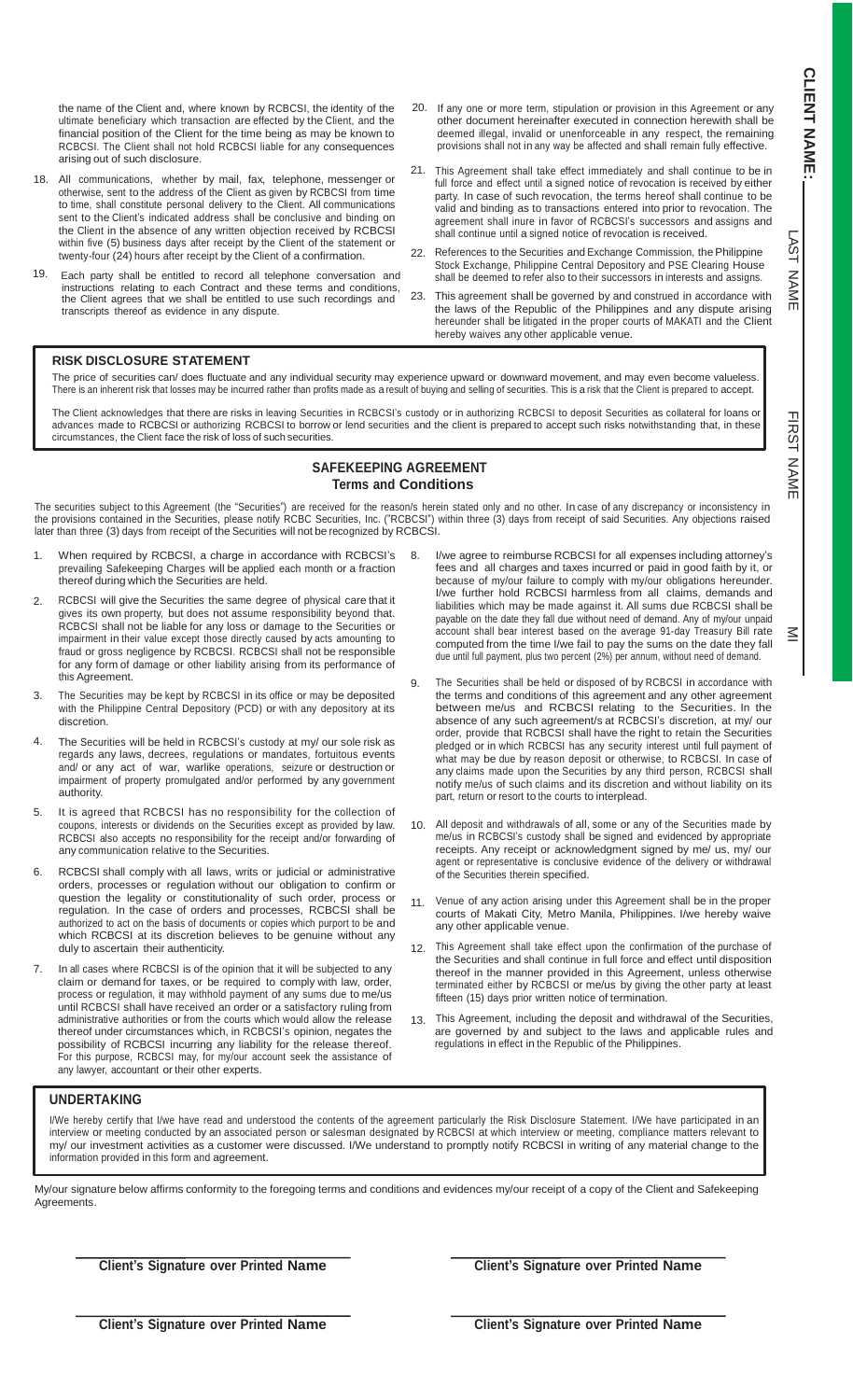

the consent herein granted.

# **Supplemental Terms and Conditions**

2019 Version 1

|    | <b>FATCA Information for Retail Clients:</b>                                                                                                                                                                                                                                                                                     |                    |                                                                                                                                                                                                                                                                                                                                                                                                                                                                                                                                                                                                                                                                                                                                                                                                                                              |
|----|----------------------------------------------------------------------------------------------------------------------------------------------------------------------------------------------------------------------------------------------------------------------------------------------------------------------------------|--------------------|----------------------------------------------------------------------------------------------------------------------------------------------------------------------------------------------------------------------------------------------------------------------------------------------------------------------------------------------------------------------------------------------------------------------------------------------------------------------------------------------------------------------------------------------------------------------------------------------------------------------------------------------------------------------------------------------------------------------------------------------------------------------------------------------------------------------------------------------|
|    | NAM E:<br>$    FIRSTM$                                                                                                                                                                                                                                                                                                           |                    |                                                                                                                                                                                                                                                                                                                                                                                                                                                                                                                                                                                                                                                                                                                                                                                                                                              |
|    | LAST NAME                                                                                                                                                                                                                                                                                                                        | <b>FIRST NAME</b>  | <b>MIDDLE NAME</b>                                                                                                                                                                                                                                                                                                                                                                                                                                                                                                                                                                                                                                                                                                                                                                                                                           |
|    | Place of Birth: ___ ____ ____ , __ ___ __ __ US Citizen: _Yes __No<br>City                                                                                                                                                                                                                                                       | Country            |                                                                                                                                                                                                                                                                                                                                                                                                                                                                                                                                                                                                                                                                                                                                                                                                                                              |
|    | U.S. Address, if any: $\_\text{Yes}$ $\_\text{No}$                                                                                                                                                                                                                                                                               |                    | (If Yes, please indicate whether Present, Permanent, Mailing):                                                                                                                                                                                                                                                                                                                                                                                                                                                                                                                                                                                                                                                                                                                                                                               |
|    | U.S. Phone Number, if any: Yes No                                                                                                                                                                                                                                                                                                |                    |                                                                                                                                                                                                                                                                                                                                                                                                                                                                                                                                                                                                                                                                                                                                                                                                                                              |
|    |                                                                                                                                                                                                                                                                                                                                  |                    | (If Yes, please indicate including country code and area code): $\frac{1}{\frac{1}{\frac{1}{\frac{1}{\sqrt{1}}}}}} + \frac{1}{\frac{1}{\sqrt{1-\frac{1}{\sqrt{1-\frac{1}{\sqrt{1-\frac{1}{\sqrt{1-\frac{1}{\sqrt{1-\frac{1}{\sqrt{1-\frac{1}{\sqrt{1-\frac{1}{\sqrt{1-\frac{1}{\sqrt{1-\frac{1}{\sqrt{1-\frac{1}{\sqrt{1-\frac{1}{\sqrt{1-\frac{1}{\sqrt{1-\frac{1}{\$                                                                                                                                                                                                                                                                                                                                                                                                                                                                       |
|    | Did the customer stay in the U.S. for 183 days or more for the last 3 years? 18 No. 2010                                                                                                                                                                                                                                         |                    |                                                                                                                                                                                                                                                                                                                                                                                                                                                                                                                                                                                                                                                                                                                                                                                                                                              |
|    | This should be computed as follows under Section 7701(b) (3) of the US Tax Code:<br>1. All the days present in the current year, and<br>2. 1/3 of the days presents in the first year before the current year, and<br>1/6 of the days present in the second year before the current year.<br>З.<br>Is U.S. TIN Available? Pes No |                    |                                                                                                                                                                                                                                                                                                                                                                                                                                                                                                                                                                                                                                                                                                                                                                                                                                              |
|    |                                                                                                                                                                                                                                                                                                                                  |                    |                                                                                                                                                                                                                                                                                                                                                                                                                                                                                                                                                                                                                                                                                                                                                                                                                                              |
|    | <b>FATCA Information for Corporate Clients:</b>                                                                                                                                                                                                                                                                                  |                    |                                                                                                                                                                                                                                                                                                                                                                                                                                                                                                                                                                                                                                                                                                                                                                                                                                              |
|    |                                                                                                                                                                                                                                                                                                                                  |                    |                                                                                                                                                                                                                                                                                                                                                                                                                                                                                                                                                                                                                                                                                                                                                                                                                                              |
|    | U.S. Place of Incorporation/Establishment: Yes No                                                                                                                                                                                                                                                                                |                    |                                                                                                                                                                                                                                                                                                                                                                                                                                                                                                                                                                                                                                                                                                                                                                                                                                              |
|    | U.S. Phone Number, if any: Pes Mo<br>(If Yes, please indicate including country code and area code):                                                                                                                                                                                                                             |                    | $\frac{1}{\text{Country Code} + \text{Area Code}} + \frac{1}{\text{Phone Number}}$                                                                                                                                                                                                                                                                                                                                                                                                                                                                                                                                                                                                                                                                                                                                                           |
|    | Any of the authorized signatories has US address? Yes No                                                                                                                                                                                                                                                                         |                    |                                                                                                                                                                                                                                                                                                                                                                                                                                                                                                                                                                                                                                                                                                                                                                                                                                              |
|    | <b>Other Information:</b>                                                                                                                                                                                                                                                                                                        |                    |                                                                                                                                                                                                                                                                                                                                                                                                                                                                                                                                                                                                                                                                                                                                                                                                                                              |
| А. | $\Box$ Agree $\Box$ Disagree                                                                                                                                                                                                                                                                                                     |                    |                                                                                                                                                                                                                                                                                                                                                                                                                                                                                                                                                                                                                                                                                                                                                                                                                                              |
|    |                                                                                                                                                                                                                                                                                                                                  |                    | To have my information shared with the Yuchengco Group of Companies (YGC) and RCBC's subsidiaries and affiliates for processing, referral, offer and cross-selling<br>of products and services that I may be eligible subject to their respective Terms & Conditions and limitations set forth by law.                                                                                                                                                                                                                                                                                                                                                                                                                                                                                                                                       |
|    | B. I Agree Disagree                                                                                                                                                                                                                                                                                                              |                    |                                                                                                                                                                                                                                                                                                                                                                                                                                                                                                                                                                                                                                                                                                                                                                                                                                              |
|    |                                                                                                                                                                                                                                                                                                                                  |                    | To have my accounts'/ customer information used in my application for other products and services offered by RCBC and YGC.                                                                                                                                                                                                                                                                                                                                                                                                                                                                                                                                                                                                                                                                                                                   |
| C. | Are you related to any broker dealer? *                                                                                                                                                                                                                                                                                          | ∏ Yes<br>$\Box$ No |                                                                                                                                                                                                                                                                                                                                                                                                                                                                                                                                                                                                                                                                                                                                                                                                                                              |
|    | spouses and relatives up to $4th$ civil degree of affinity or consanguinity thereof."                                                                                                                                                                                                                                            |                    | *The term "Related Persons" of a broker shall include: "its subsidiaries and affiliates, its directors, officers, principal stockholders and nominees to the PSE, and the                                                                                                                                                                                                                                                                                                                                                                                                                                                                                                                                                                                                                                                                    |
|    |                                                                                                                                                                                                                                                                                                                                  |                    |                                                                                                                                                                                                                                                                                                                                                                                                                                                                                                                                                                                                                                                                                                                                                                                                                                              |
|    |                                                                                                                                                                                                                                                                                                                                  |                    |                                                                                                                                                                                                                                                                                                                                                                                                                                                                                                                                                                                                                                                                                                                                                                                                                                              |
|    |                                                                                                                                                                                                                                                                                                                                  |                    | SUPPLEMENTAL TERMS AND CONDITIONS<br>General Provisions for Trading Account                                                                                                                                                                                                                                                                                                                                                                                                                                                                                                                                                                                                                                                                                                                                                                  |
| 1. |                                                                                                                                                                                                                                                                                                                                  |                    | Documents and Information for Opening of Accounts: The CLIENT represents and warrants that all documents, including identification papers/cards, presented or to<br>be presented, and all information provided or to be provided by the CLIENT to RCBCSI, in connection with the CLIENT's application for the opening of, or for any<br>transaction under, any and all present and future accounts (the "Account/s") with it are all genuine, true, complete and valid and that the said documents have<br>not been cancelled or revoked and the information correct and subsisting as of the date they were provided to RCBCSI.                                                                                                                                                                                                             |
|    |                                                                                                                                                                                                                                                                                                                                  |                    | The CLIENT also warrants that he will submit the documents and information required by RCBCSI, in relation to such account op ening within the required period as<br>may be imposed by RCBCSI. Failure to submit said documents or information shall result in closure of the Account/s.                                                                                                                                                                                                                                                                                                                                                                                                                                                                                                                                                     |
|    | by the CLIENT.                                                                                                                                                                                                                                                                                                                   |                    | The CLIENT also warrants that, in case of any change in the submitted documents and information, the CLIENT will immediately inform RCBCSI in writing and submit<br>all relevant documents and information in relation to such change; otherwise, correspondence sent to the last address given shall be deemed to have been received                                                                                                                                                                                                                                                                                                                                                                                                                                                                                                        |
| 2. |                                                                                                                                                                                                                                                                                                                                  |                    | Authority to Disclose: The CLIENT hereby authorizes RCBCSI and any affiliate, agent, representative, third party or its duly authorized personnel to transfer or<br>disclose to the Bangko Sentral ng Pilipinas, Anti-Money Laundering Council, Bureau of Internal Revenue, the U.S. IRS, or such other relevant regulatory agency and<br>their duly authorized representatives, any information in relation to the Account/s with RCBCSI as may be required by law, regulation, or agreement.                                                                                                                                                                                                                                                                                                                                               |
|    |                                                                                                                                                                                                                                                                                                                                  |                    | The Client acknowledges that the applicable laws may require the disclosure of information relating to the Client and/or the accounts as required by a regulatory<br>authority (anybody that has legal authority in the Philippines to regulate the conduct of the Client, Broker or any Exchange, Clearing House). The Client hereby<br>authorizes RCBCSI whether during the continuance or after the termination of the Agreement, to disclose such information and to provide such documents (or<br>copies) in RCBCSI's possession as may be legally requested by the regulatory authority, including without limitation the name of the Client and where known by<br>RCBCSI the identity of the ultimate beneficiary which transaction are effected by the Client, and the financial position of the Client for the time being as may be |

known to RCBCSI. The CLIENT agreesto indemnify and hold RCBCSI free and harmless, includi ng its officers, directors, employees and representatives, against any and all disputes, claims, demands, losses, penalties, liabilities, costs and expenses of any kind whatsoever, imposed on, incurred by or ass essed against the CLIENT in respect of or in connection with the information provided in relation to the Accounts, the disclosure of such documents and information on the Accounts, and